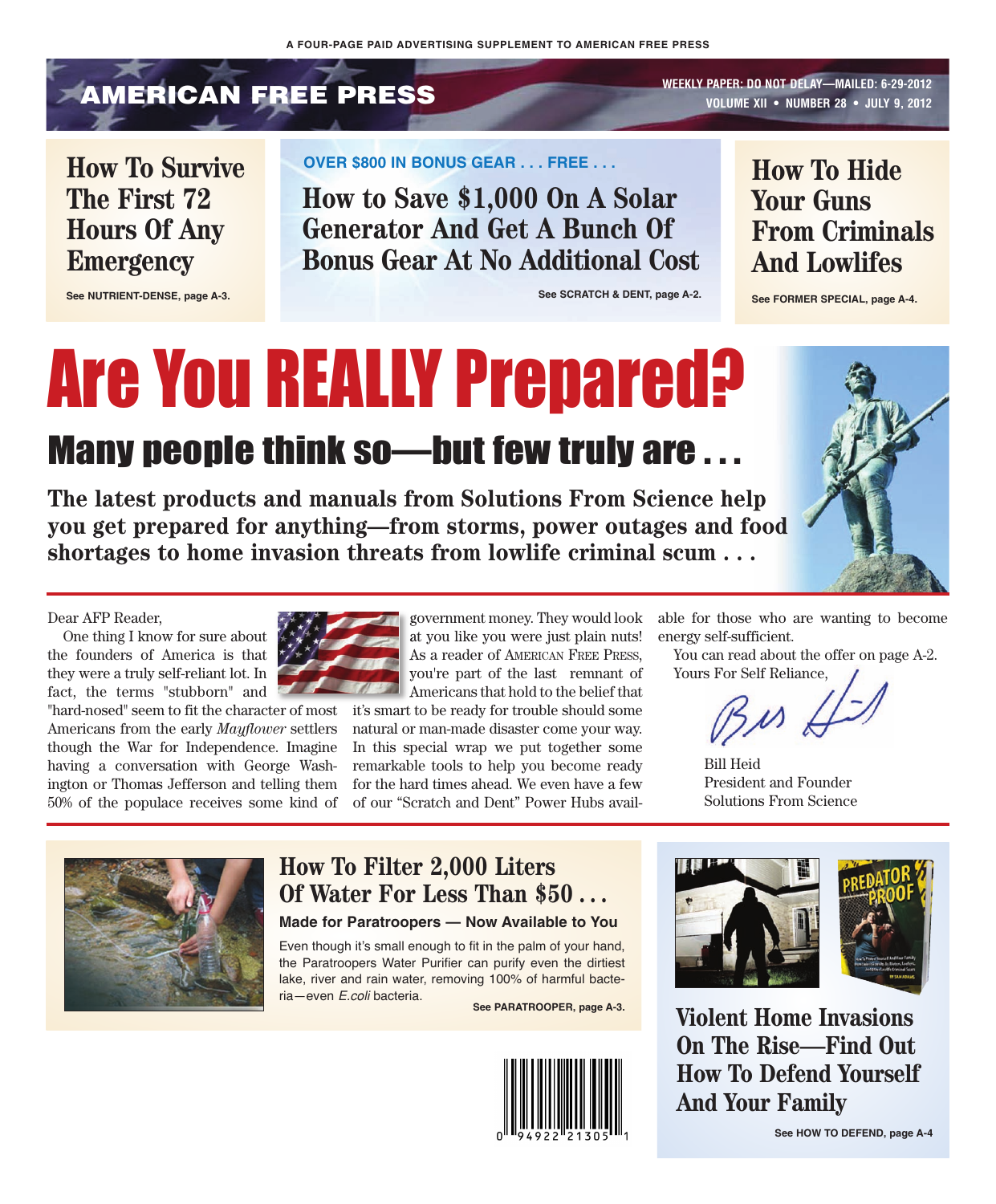# Scratch & Dent PowerHub 1800 Sale

### **We've Never Done Anything Like This Before . . . You Just Won't Believe How It All Started . . .**

#### **By Bill Heid**

ast December we ran a small sale on a few of<br>
our **PowerHub 1800 Solar Generators** that<br>
had some minor scratches or dented boxes.<br>
(Nothing wrong with the units at all.) At the<br>
prices we let them go for, we sold out in j our **PowerHub 1800 Solar Generators** that had some minor scratches or dented boxes. (Nothing wrong with the units at all.) At the hours. Ever since, we've had customers calling and emailing asking when we were going to do it again.

As I said, our phones always light up like Christmas when we make crazy offers to our close friends and customers. Well, if you missed your chance on a **Power-Hub 1800** last December, don't fret ... because we have what we think is an even better value for you today!

My company, Solutions From Science, is presently in the process of building a small cafe here in Thomson, Ill. We call it The Heirloom Cafe. During the construction process, we had to move some **PowerHub 1800**s from what is to be the new cafe to our other warehouse on Main Street.

The bad news (for us at least) is that Dan, the fork lift driver, scuffed a few of the boxes up pretty good. (I think there are seven or eight of them.) Needless to say, I was madder than a hornet! I mean, how hard is it to move a pallet from one spot to another?

Anyway, we took each and every "scuffed" **Power-Hub 1800** out of the boxes to see if they were OK ... and fortunately for us, they were undamaged. We even tested the units just to be sure.

But with the boxes still "scuffed"... you know how it is ... you just can't sell the unit as new. So we thought we'd make you a crazy summer "melt-the-grid" offer.

Now, here's the best part: **The PowerHub 1800**

**Solar Generator** generates four times as much power as our smaller model … but you won't pay anywhere near four times the price right now.

With the steep "Scratch & Dent" discount, you can practically steal one of these units from us.

We're letting them go for an unbelievable **\$2997** plus shipping. (Remember, they are \$3997 normally.) And get this: in order to clear the warehouse space up ... we're gonna sweeten the deal even more.

#### **FREE BONUS ONE:**

When you order one of these **"Scratch & Dent" PowerHubs**, you'll also get a FREE Eliminator. The Eliminator (\$549 value) is a back-up power system that can supply up to 1500 watts of household electricity. This mobile workhorse can also be

used outdoors, and operates a wide variety of electronics including communication devices, power tools, fullsize appliances and more. Combined in a rugged cart, the Eliminator can be easily wheeled from room-toroom or outdoors over rough terrain. A \$549 value.

#### **FREE BONUS TWO:**



Then, we decided to throw in a Powerpack 600 HD (\$199 value) which is a 600-watt handheld back-up power unit. Every family should have a Power Pack 600 HD . . . just in case.

Ideal for power emergencies







**Here's the forklift driver who made this PowerHub Scratch & Dent Sale possible. But don't worry . . . we still love him.**

or even recharging a car battery when no electricity is available, the Power Pack 600 HD comes with a builtin emergency light and jumper cables. Integrated AM/FM radio and digital alarm clock provides access to music, talk radio and news. Whether it's a job site or a camp site, the Powerpack 600 HD is the ideal portable backup power solution. A \$199 value.

#### **BONUS THREE:**

And lastly, while supplies last, I'm throwing in one of our **Summer Survival Gelmats** worth \$149 to seal the deal.



If the air conditioner goes out—or even if you are camping—and you do not have power, this is absolutely the next best thing. If you remember, the Japanese bought millions of these mats when the grid went down after the quake, tsunami and nuclear disaster. It's "instant air conditioning" when you need it most. The **Summer Survival Gelmat** supports your body's own natural cooling mechanism. The secret is in the patentpending gel inside the mat. The non-toxic, water-based gel actually absorbs your body heat. A \$149 value.

#### **Get Your Back-Up Power Plan in Action: Don't Wait Until It's Too Late . . .**

With temperatures soaring into the triple digits in many areas of the country, power outages are already taking out the grid in many parts of the country. And with electric rates rising faster than any time in history, it's a great time to have some back-up power just in case of an emergency.

Regularly \$3,997 plus S&H, today you will pay just **\$2,997 plus S&H**, and we are adding the **Eliminator** (a \$549 value), the **Power Pack 600 HD** (\$199 value) plus the **Summer Survival Gelmat** (a \$149 value) *ALL FOR FREE*. That's \$1,000 off the PowerHub 1800 Solar Backup Unit plus another \$847 in really useful FREE gift products!

Call our office TODAY between 9 a.m. and 3 p.m. Central Time to talk to a customer service rep. The number to call is **1-877-327-0365**. Be sure to ask for Dept. AF168 so the rep knows you want one of **Dan's "Scratch & Dent" PowerHub 1800 Solar Backup** packages. You may also send check or money order made payable to Solutions From Science to Dept. AF168, 2200 Illinois Route 84, P.O. Box 518, Thomson, IL 61285. First come, first served.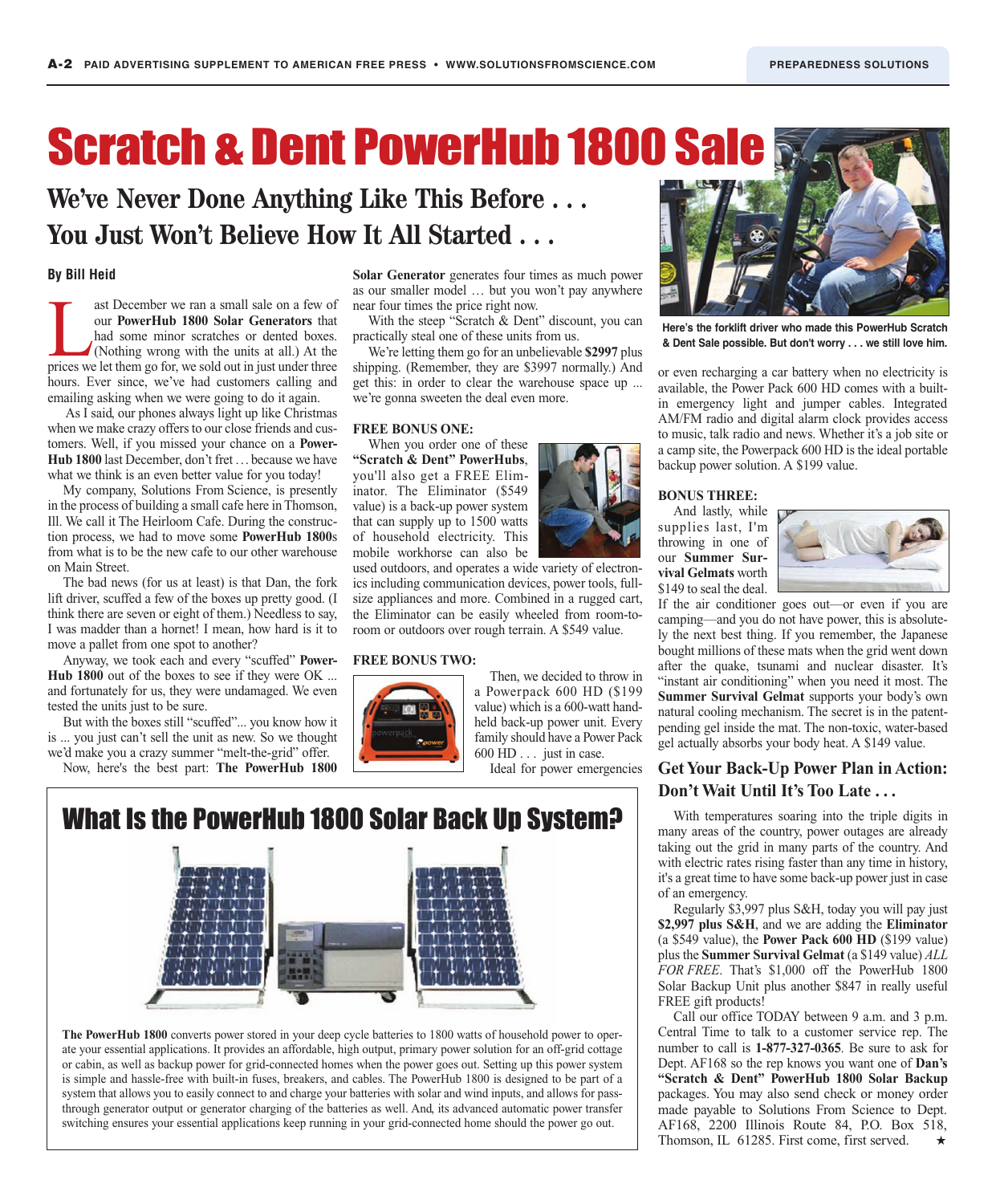# Nutrient-Dense Food For The First 72 Hours Of Any Emergency

#### **By Mike Walters**

In a true emergency, forget about finding what you need at the store. You know what it's like when there's even a moderate snowstorm in the forecast: no bottled water, no toilet paper, no bread to n a true emergency, forget about finding what you need at the store. You know what it's like when there's even a moderate snowstorm in the forecast: be found anywhere. The shelves are stripped bare in hours. Most people simply don't realize how fragile the food distribution system is in this country. In order to squeeze out every penny of profit, most stores now use just-in-time inventory sys-

tems, which leave no margin for error. Any kind of natural or manmade catastrophe would cut supply lines to the stores and leave millions of people with no way of getting food. And it could be anything. Power outages. Riots. A terrorist attack. Flooding. Blizzards. Hurricanes.

If you've never gotten around to buying an emergency food supply—even a smaller one that can get you through short emergencies—now is the time.

There's a lot to consider. Things like shelf life, nutritional value, cost, storage space, portability, and even the packaging. The ideal storage food is shelf stable for long



periods of time, nutritious, great tasting, easy to prepare, and easy to store.

But where can you find the best emergency food supply for your money?

**The 72 Hour Emergency Meal Kit** from Solutions From Science fits the bill. It's shelf stable for up to 25 years, compact, delicious, convenient and nutritious.

The **72 Hour Emergency Meal Kit** gives you six pouches with two jumbo

servings in each pouch. That's 12 portions—four meals a day—for one person for three days And it comes in four delicious varieties: Lasagna, Chicken Ala King, Creamy Chicken Pasta and Savory Stroganoff.

Every one of our recipes is developed by expert chefs who understand that survival food is only as good as it tastes. Some people even use our emergency meal pouches as "Plan B" when they don't have time to get a home-cooked meal on the table. It's that good. It's also ideal to take along when you go camping, backpacking, fishing or hunting. The secret is in the careful preservation of the ingredients. Some companies cut corners by either freeze-drying all ingredients, or by dehydrating all ingredients. We don't. We use the right preservation technique for each food. This ensures that flavor, texture, color, and nutrients are all preserved optimally.

The compact packaging makes it easy to grab and go if you need to get to a safer location. You can even store some in the trunk of your car, just in case.

Remember: the first 72 hours of any emergency are critical. That's why we recommend—at the least—one **72 Hour Meal Kit** for each family member. One 72 Hour Emergency Meal Kit normally costs \$59.95, but for the next 72 hours, you can buy it for just \$39.97 (plus \$15 shipping and handling). Remember, unlike others, our meal kits last for decades, specially packaged against moisture, sunlight and critters.

For the absolute fastest service, order online at **www.72survival.com** or call **1-877-327-0365** toll free and ask for Dept. AF171 to place your order. You can also send check or money order to Solutions From Science, Dept. AF171, 2200 Illinois Route 84, P.O. Box 518, Thomson, IL 61285.

Of course we offer an iron-clad money-back guarantee if for any reason you are not 100% satisfied.

### **New Ultra-Efficient Water Filter Fits In Your Pocket**

#### **By Mike Walters**

Without a doubt special ops paratroopers<br>
endure some of the harshest conditions<br>
on Earth. And when they need clean<br>
water, elite soldiers are choosing the<br>
Paratroopers Water Purifier—the smallest, lightendure some of the harshest conditions on Earth. And when they need clean water, elite soldiers are choosing the est, and most durable water purifier on Earth! If it's good enough for these guys, it's certainly good enough for you and any outdoors or survival situation you may encounter.

It's so small and lightweight you can easily carry it in your pocket or purse, backpack or glove box. What's more, it's just as effective at purifying water as larger, more expensive units!

• Weighs only 3.1 ounces, it's so light you won't even notice it!

• Removes 100% of harmful waterborne bacteria, including E.coli, Staphy-

lococcus aureus, Salmonella typhi, Vibrio cholerae, and Legionella pneumophila.

• Completely removes suspended contaminants like dust, algae, and organic particles. Crystal clear water!

• Significantly reduces concentrations of heavy metal ions so your filtered water tastes fresh, crisp, and clean.

• Surprisingly fast filtration! Filters one third of a liter of water per minute. Just three minutes fills a liter bottle.

• Small size but a HUGE filtering capacity. Filter up to 2,000 liters of water before replacing the filter.

• Comes in a heavy-duty camouflage pouch with



Even though it's small enough to fit in the palm of your hand, the **Paratroopers Water Purifier** can purify even the dirtiest lake, river and rain water, removing 100% of harmful bacteria—even E. coli. Skeptical? We were.

That's why we sent the **Paratroopers Water Purifier** to an independent lab to be tested against one of the best selling filters in America to see how well they removed E.coli from contaminated water.

> The **Paratroopers Water Purifier** passed the test with flying colors. The independent lab confirmed that 100% of E. coli bacteria was removed. In spite of it's compact size, the **Paratroopers Water Purifier** matched the effectiveness of the full-size water purifier. (exact same results for much less).

**The "Paratrooper" is ideal for:**

• **Camping and backpacking:** Slip the **Paratroopers Water Purifier** into a side pouch for easy access. Quickly fill empty bottles at any stream, river, or lake.

• **Outdoor work**: If you'll be working outdoors in an area where it's hard to carry in water, then the Paratrooper's Water Filter could be the perfect solution. Bring a bottle of water with your purifier . . . because . . . with a natural water source nearby, you could have enough clean water to drink all day.

• **Emergency water filtration**: Have you unexpectedly run out of water and quickly need more? Carry your **Paratroopers Water Purifier** to the nearest water source and filter as much as you need.

Get one for yourself . . . and get one for each adult



family member in your household. That way you'll be guaranteed clean water anytime, anywhere.

And now, for the first time, it's available to citizens like you and me.

The **Paratroopers Water Purifier** is only **\$49.95 plus \$4.95 S&H**, a real bargain when you consider each one can provide you with up to 2,000 liters of fresh, purified water.

Plus, you'll be protected by a 90-Day Full Money-Back Guarantee. If for any reason you're not thrilled with your decision to get the **Paratroopers Water Purifier**, simply send it back in 90 days for a refund, less S&H.

For absolutely the fastest delivery, order online at **www.BestLittleFilter.com**. To charge by phone, call **1-800-217-3069** toll free. Tell our friendly customer service representatives that you want the **Paratroopers Water Purifier** system rushed to you. Send check or money order payable to Solutions From Science to: SFS, Dept. AF170, 2200 Illinois Route 84, P.O. Box 518, Thomson, IL 61285. **★**